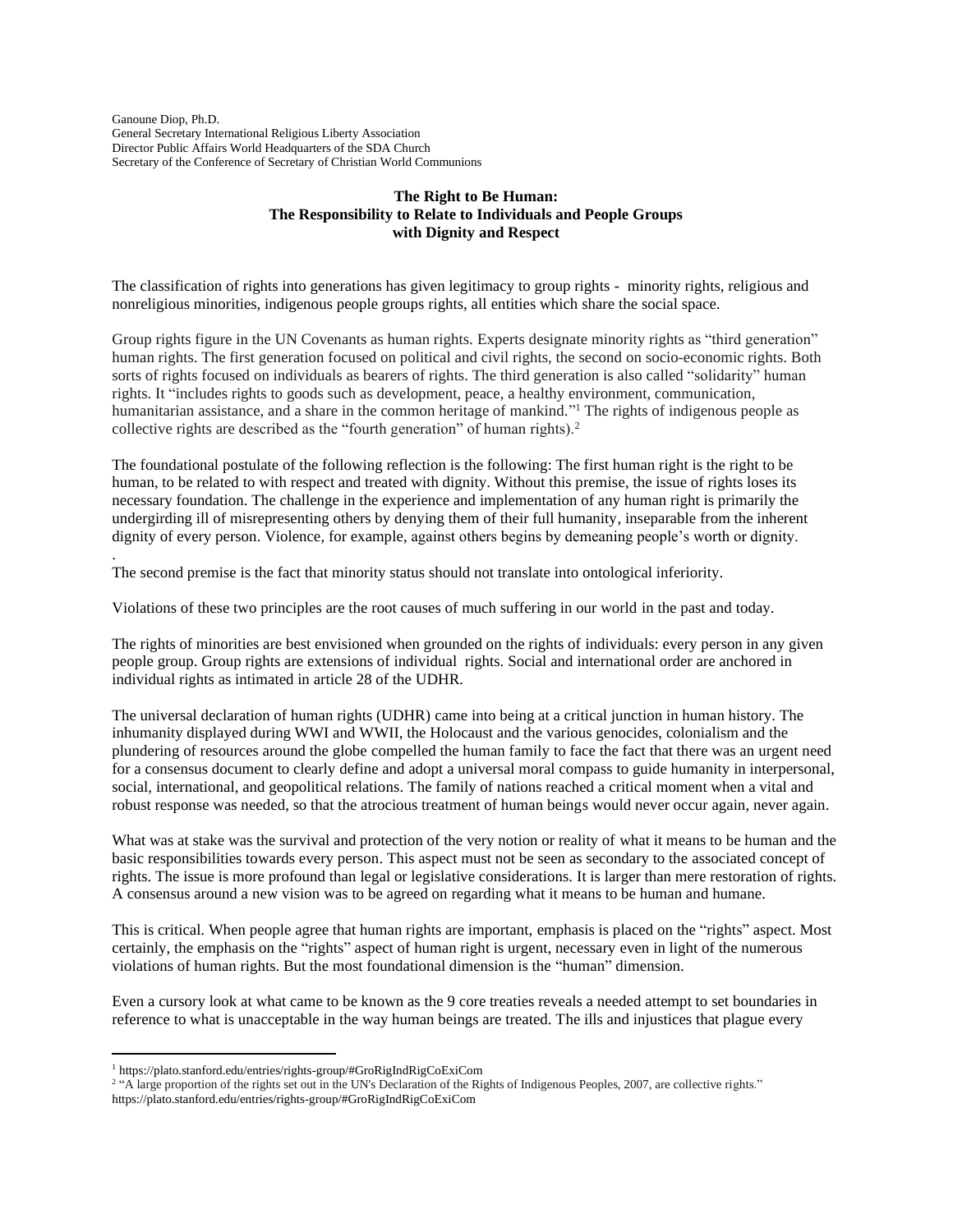society entail discrimination, unjust economic disparities, violation of people's physical integrity, violence, and even deprivation of the right to live a peaceful life.

UN key documents began to immerge. Political consultations led to several covenants, treaties, and declarations. Specifically, what is now known as the 9 Core International Human Rights Treaties were signed after WWII when the dark inhumanity of war caused the loss of 60 million lives.

"Of the many human rights instruments drafted under its auspices, the UN has designated nine of them as **[core](https://wrlc-gulaw.primo.exlibrisgroup.com/discovery/fulldisplay?docid=alma991010748799704113&context=L&vid=01WRLC_GUNIVLAW:01WRLC_GUNIVLAW&search_scope=MyInst_and_CI&isFrbr=true&tab=Everything&lang=en)  [international human rights treaties](https://wrlc-gulaw.primo.exlibrisgroup.com/discovery/fulldisplay?docid=alma991010748799704113&context=L&vid=01WRLC_GUNIVLAW:01WRLC_GUNIVLAW&search_scope=MyInst_and_CI&isFrbr=true&tab=Everything&lang=en)**. They include a treaty on civil and political rights; a treaty on economic, social, and cultural rights; treaties to combat racial and gender-based discrimination; treaties prohibiting torture and forced disappearances; and treaties protecting the rights of children, migrant workers, and persons with disabilities."

- 1. [International Convention on the Elimination of All Forms of Racial Discrimination](https://www.ohchr.org/EN/ProfessionalInterest/Pages/CERD.aspx) (21 Dec. 1965)  $(ICERD)<sup>3</sup>$
- 2. [International Covenant on Civil and Political Rights](https://www.ohchr.org/EN/ProfessionalInterest/Pages/CCPR.aspx) (16 Dec. 1966) (ICCPR)
- 3. [International Covenant on Economic, Social, and Cultural Rights](https://www.ohchr.org/EN/ProfessionalInterest/Pages/CESCR.aspx) (16 Dec. 1966) (ICESCR)
- 4. [Convention on the Elimination of All Forms of Discrimination Against Women](https://www.ohchr.org/EN/ProfessionalInterest/Pages/CEDAW.aspx) (18 Dec. 1979) (CEDAW)
- 5. [Convention Against Torture and Other Cruel, Inhumane or Degrading Treatment and Punishment](https://www.ohchr.org/EN/ProfessionalInterest/Pages/CAT.aspx) (10 Dec., 1984) (CAT)
- 6. [Convention on the Rights of the Child](https://www.ohchr.org/EN/ProfessionalInterest/Pages/CRC.aspx) (20 Nov. 1989) (CRC)
- 7. [International Convention on the Protection of the Rights of Migrant Workers and Members of Their](https://www.ohchr.org/EN/ProfessionalInterest/Pages/CMW.aspx)  [Families](https://www.ohchr.org/EN/ProfessionalInterest/Pages/CMW.aspx) (18 Dec. 1990) (ICMW)
- 8. [Convention on the Rights of Persons with Disabilities](https://www.ohchr.org/EN/HRBodies/CRPD/Pages/ConventionRightsPersonsWithDisabilities.aspx) (13 Dec. 2006) (CRPD)
- 9. [International Convention for the Protection of All Persons From Enforced Disappearances](https://www.ohchr.org/EN/HRBodies/CED/Pages/ConventionCED.aspx) (20 Dec., 2006) (CPED)

For each of these core treaties, the UN has established a **panel of independent experts**, known as a **treaty body**, that is responsible for monitoring the implementation of the treaty by the state parties that have ratified it.<sup>4</sup>

Several government and non-government organizations committed themselves to working to build peace, overcome hostility, antagonism, conflicts and to mediate to avoid wars.<sup>5</sup>

Convinced that the existence of racial barriers is repugnant to the ideals of any human society…."

- <sup>4</sup> There are ten human rights treaty bodies that monitor implementation of the [core international human rights treaties:](https://www.ohchr.org/EN/ProfessionalInterest/Pages/InternationalLaw.aspx)
- [Committee on the Elimination of Racial Discrimination](https://www.ohchr.org/EN/HRBodies/CERD/Pages/CERDIndex.aspx) (CERD)

[Committee on Economic, Social and Cultural Rights](https://www.ohchr.org/EN/HRBodies/CESCR/pages/cescrindex.aspx) (CESCR)

[Human Rights Committee](https://www.ohchr.org/EN/HRBodies/CCPR/Pages/CCPRIndex.aspx) (CCPR)

[Committee on the Elimination of Discrimination against Women](https://www.ohchr.org/EN/HRBodies/CEDAW/pages/cedawindex.aspx) (CEDAW)

[Committee against Torture](https://www.ohchr.org/EN/HRBodies/CAT/pages/catindex.aspx) (CAT) [Committee on the Rights of the Child](https://www.ohchr.org/EN/HRBodies/CRC/Pages/CRCIndex.aspx) (CRC)

[Subcommittee on Prevention of Torture](https://www.ohchr.org/EN/HRBodies/OPCAT/Pages/OPCATIndex.aspx) (SPT)

[Committee on the Rights of Persons with Disabilities](https://www.ohchr.org/EN/HRBodies/CRPD/Pages/CRPDIndex.aspx) (CRPD)

 $3$  The following words inscribed in the Convention on the elimination of all forms of racial discrimination are meaningful.

<sup>&</sup>quot;Considering that the United Nations Declaration on the Elimination of All Forms of Racial Discrimination of 20 November 1963 (General Assembly resolution 1904 (XVIII)) solemnly affirms the necessity of speedily eliminating racial discrimination throughout the world in all its forms and manifestations and of securing understanding of and respect for the dignity of the human person,

Convinced that any doctrine of superiority based on racial differentiation is scientifically false, morally condemnable, socially unjust and dangerous, and that there is no justification for racial discrimination, in theory or in practice, anywhere,

Reaffirming that discrimination between human beings on the grounds of race, colour or ethnic origin is an obstacle to friendly and peaceful relations among nations and is capable of disturbing peace and security among peoples and the harmony of persons living side by side even within one and the same State,

[Committee on Migrant Workers](https://www.ohchr.org/EN/HRBodies/CMW/Pages/CMWIndex.aspx) (CMW)

[Committee on Enforced Disappearances](https://www.ohchr.org/EN/HRBodies/CED/Pages/CEDIndex.aspx) (CED)

<sup>&</sup>lt;sup>5</sup> Paradoxically, even laws of warfare which were supposed to limit abuses against the core humanity of even an enemy, have been used outside the undergirding premise.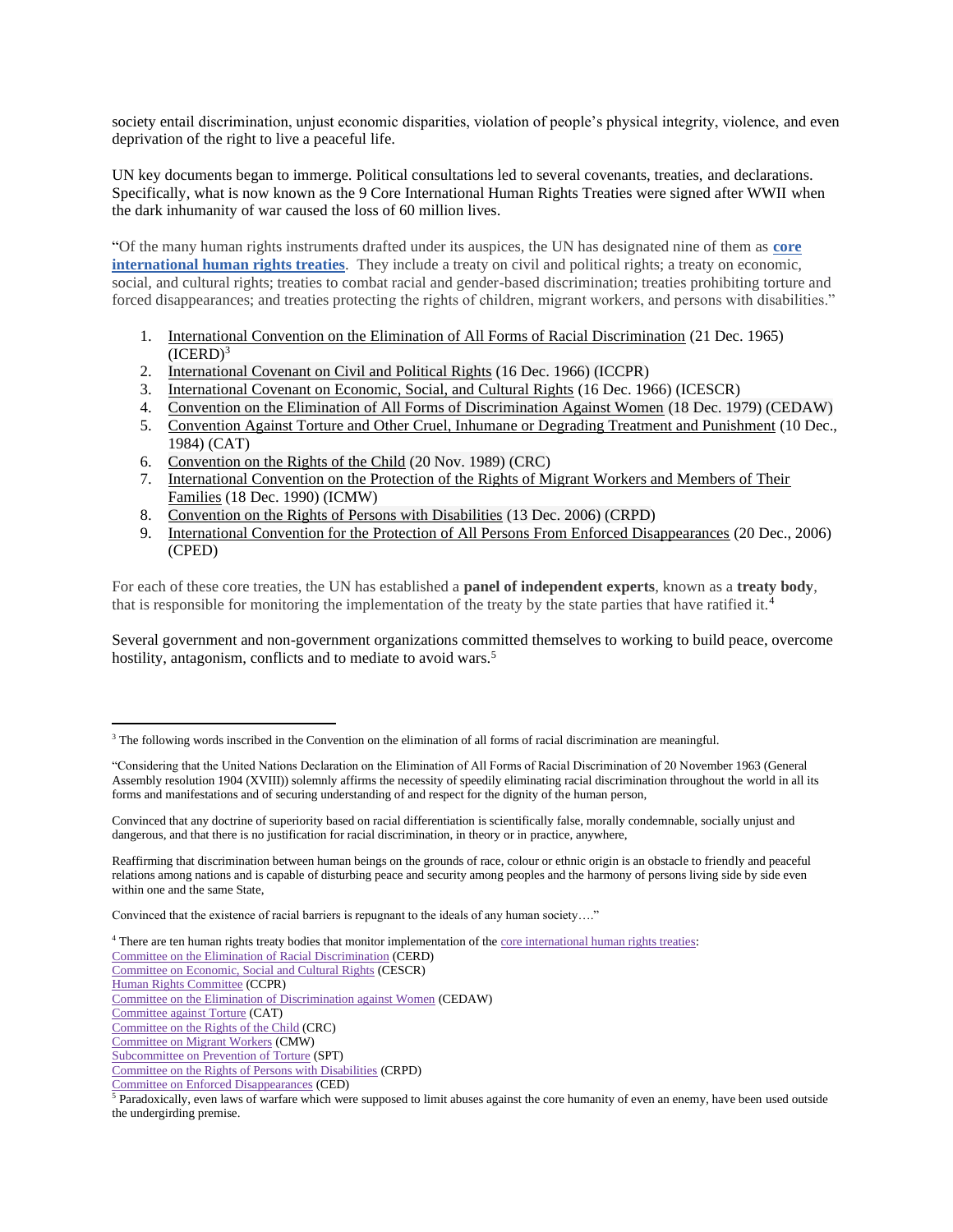Multilateralism gained a considerable boost in the aftermath of the world wars. It has become an era with renewed focus of the importance of the human person.

I would like to submit to your attention that the common denominator of all the mentioned covenants, conventions or treaties in general is the goal of first delineating, affirming and promoting the human aspect in the expression "human rights."

Men, women, children are full human beings. None should be discriminated against or violated in their physical, emotional, intellectual, spiritual and social integrity. None should be coerced into believing something against the dictates of their conscience. None should be victims of violence, torture, inhumane or degrading treatment and punishment. Human dignity precludes the debasement of any human being. Moreover, equality should be upheld on behalf of all human beings. That is part of what it means to be human.

Throughout human history, this right to enjoy one's full humanity has been denied to persons of every society. The violations of the rights of minorities are rooted in the demeaning of their personhood by postulating their alleged inferiority.

## **The Right to be Human: Human Dignity and Human Conscience**

## **Human Dignity**

The right to be human is anchored in the core characteristic of what it means to be human. What it means to be human is inseparably connected to human dignity.

Heiner Bielefeldt, previous UN special rapporteur on freedom of religion or belief, states, "Human dignity constitutes the very precondition for any normative interaction among human beings within and among societies. At the same time, the concept of human dignity has a long history and it strongly resonates within most religious and cultural traditions, including the Bible, the Qur'an, the works of Confucius, or Stoic philosophy, to mention a few examples." He concludes, "This denotes the possibility that human dignity could become the center of an overlapping normative consensus shared by people from different religious or non-religious backgrounds, who otherwise may continue respectfully to disagree on many questions of ultimate concern." 6

Because of the overwhelming presence of the concept of human dignity in religious and philosophical traditions, it can be recognized as playing a defining role in what it means to be human. In other words to be a human being means among other things to be endowed with dignity.

Another key justification to the right to be human is the importance and significance of human conscience.

#### **Human Conscience**

Human conscience is the inner sanctum, the most sacred space in each person. Conscience is the locus of moral property, a capacity to think, to evaluate, to make decisions according to the dictates of one's own convictions. Furthermore, not only consciousness but conscience is the foundation for human dignity.

Conscience can be identified as the justification for human rights. It can be called the right to rights.

Highlighting the pivotal position of freedom of conscience is justified in the sense it could be called a pre-right, or a precondition for human rights.

Human conscience and human dignity converge in the need to promote the adoption of the human dignity of every person and freedom of conscience.

<sup>6</sup> Heiner Bielefeldt. "Misperceptions of Freedom of Religion or Belief," in *Human Rights Quarterly* 35 (2013), 68. See also Ari Kohen. An Overlapping Consensus on Human Rights and Human Dignity." In *Human Rights at the Crossroads.* Edited by Mark Goodale (Oxford: Oxford University Press, 2013), 61-71.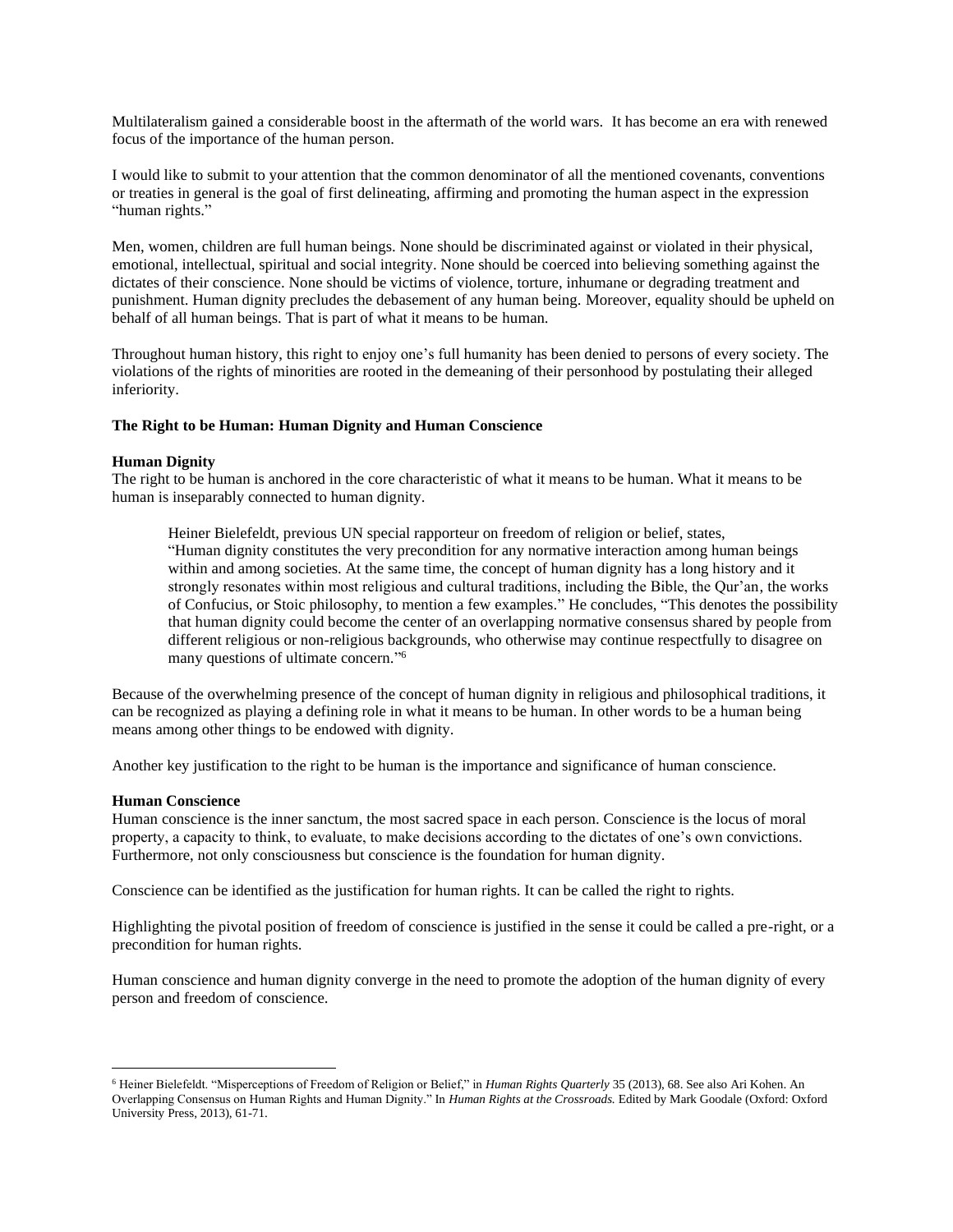# **On Freedom of religion or belief**

In the context of our reflection on the rights of minorities, it is fitting to specify that,

At some point in time, in European history, when the treaty of Westphalia was ratified, Religious liberty was mainly conceived as the right of the majority, not the right of minorities. Cuius regio eius religio.

We have come a long way, but with new challenges. In a sense, freedom of religion or belief is the necessary condition for the existence and enjoyment of other fundamental human rights.

Religious freedom is the *sine qua non*e of living freely. You may allow me to vote, own property, and associate freely in the public square in every other way. But if you do not permit me to speak and to act on those beliefs that ultimately define who I am and why I am on this earth, then the other freedoms mean little. In a very real sense, then, all human freedoms depend on the freedom of religion.<sup>7</sup>

Religious freedom is a sign posted in human relations against the dehumanization of others. At its core freedom of religion or belief is a compound freedom. It contains other freedoms. It presupposes freedom of thought, of choice, of expression, of association and assembly. It establishes human conscience as a most precious entitlement. Freedom to choose one's own signs, symbols, rites and rituals.

This freedom is then inseparable from the human aspiration of justice. The right to be human is inseparable from the right to justice, the right to freedom and ultimately the right to peace.

Plato's Republic was essentially an inquiry into the meaning of justice. Today the popular imagination focuses on what is called social justice. But justice at its core is made for humans, not humans for justice one could argue. Justice establishes the fundamental requirements to honor first the dignity of human beings and then the rights of every person, regardless of race, age, gender, or circumstances whether social, economic, or educational. The very fact of being a human being is sufficient to qualify for a right to justice. In this sense the right to be human is the foundation to the right to justice.

# **Racism and its Criminal Consequences**

As one of the lingering consequences of the deprivation of the status of being fully human, racism, with its core presupposition of the alleged inferiority of people of African ancestry, is the challenge of our times. Until it is deconstructed, debunked and dismantled and purged from our personal, interpersonal, and from its systemic presence in our societal structures, human beings cannot enjoy the gift of freedom which in turn is a prerequisite for love to flourish in peaceful coexistence. This dismantling begins with every person's mental landscape in order to restore the fundamental equality of all human beings. This must not just be in our declarations of independence or constitutions, it must be lived and experienced in interpersonal, administrative, sociocultural entitlements and in the judicial systems.

The historic injustices against people of African descent should not be used as proof of inferiority as was done during the brutal time of conquests and subjugations of population in the African continent. The various slaveries that have occurred are crimes against humanity. They have nurtured the idea Black people are cursed through the mark of Cain and the curse of Ham.

The despicable slaveries of people of African descent from the  $7<sup>th</sup>$  century on by Arab Muslims and then by the Europeans from the 15th century on have not only depleted the African continent from its populations but have perpetrated the belief in the inferiority of Africans. Those along with others are outlined here:

- 1. The trans-Saharan
- 2. The oriental
- 3. The intra-African
- 4. The transatlantic
- 5. The forced labor of a whole population as in the So-called Free State of Congo
- 6. The domestic servitude of Blacks around the world
- 7. Human Trafficking of women, children and men, all African migrants. Recent horrors in North African Mediterranean countries testify to this evil.

<sup>7</sup> (Https://answptest2.dreamhosters.com/2012/08/07/religious-freedom-necessary-other-freedoms-flourish/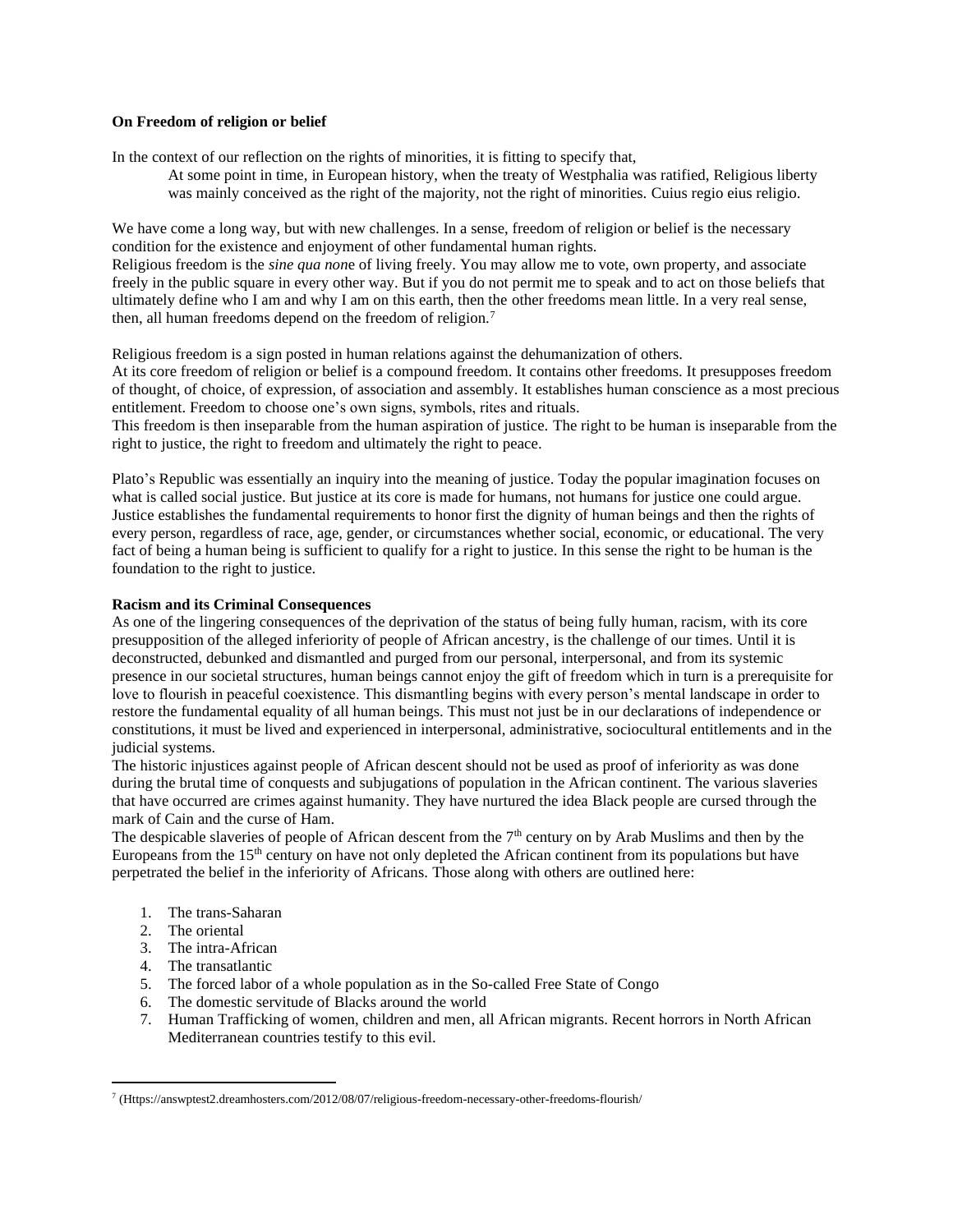To get a glimpse of the toll of deportation, suffering and death, consider the following:

The deportation of Africans to various horizons by Arabs, Europeans, and by other Africans has been the evil of evils. The most conservative number of people reduced to slavery and exported is bewildering: 29 million persons were exported from black Africa as slaves-12 million by the trans-Atlantic slave trade, 9 million by the trans-Sahara slave trade, and 8 million from the East African coast.

These numbers do not include those who died during these dehumanizing journeys. These are estimated at 2 million individuals.

Moreover, these numbers do not include either the forced free labor or killings of millions of inhabitants of the socalled Free Congo annexed by the Belgian king Leopold II during an arrangement made at the infamous Berlin Conference in 1884, when the partition of Africa took place.

In the America, where the Black Lives Movement began, Black people have experienced the horrors of slavery, the debilitating effects of segregation and the reduction to the condition of being legally subhuman without rights. The paralyzing effects of Jim Crow laws after the Reconstruction<sup>8</sup> all send the clear message that black lives don't matter.

These dehumanizing practices have contributed to perpetuating the notion of the inferiority of Black people, or more broadly all supposed people of color.

The legitimization of such crimes, the prejudice that assumes the inferiority of Black people has deep religious roots. Several partisans of the reduction of peoples of African descent into slavery evoke the Bible to justify this traffic.

They consider the so-called anathema or curse against Ham and his descendants by Noah as proof that Africans, descendants of Ham, are by nature inferior to other peoples, and were predestined to the condition of slaves.

This biased presupposition has been nurtured by religious myths present in all monotheistic traditions that postulate a curse on black people, from the Talmud to Christian and Muslim writers.

The partisans of slavery trades have evoked the so-called curse of Ham to justify this ignominious traffic of millions of people of African descent. Some would add wounds to injuries in adding the alleged curse and mark of Cain.

The stigmatization of Black people as inferior is the root cause and the main feeding ground for the evil of racism. Essentially, it is denying Black people the status of being fully human.

The International community ratified a major document which makes it clear that racism is unacceptable. Article 1 of the International Convention on the Elimination of All Forms of Racial Discrimination (ICERD) convention stipulates the following:

"In this Convention, the term "racial discrimination" shall mean any distinction, exclusion, restriction or preference based on race, colour, descent, or national or ethnic origin which has the purpose or effect of nullifying or impairing the recognition, enjoyment or exercise, on an equal footing, of human rights and fundamental freedoms in the political, economic, social, cultural or any other field of public life."

Unless every person's humanity is fully recognized, the disease of racism, at personal, systemic and structural forms will continue to plague human relations bringing toxicity and corruption to peaceful coexistence.

Obviously, in several cases, this issue also lurks behind the violations of minority rights. When and if the full humanity of all citizens of the world is genuinely embraced then their tribal, clan, regional or national allegiances would not be seen as liabilities. Ultimately, peaceful coexistence is only possible when the humanity of every person, whether alone or in a group is recognized and celebrated.

<sup>&</sup>lt;sup>8</sup> "Jim Crow" came to be a derogatory term for African Americans, and in the late 19th century it became the identifier for the laws that reinstated [white supremacy](https://www.britannica.com/topic/white-supremacy) in the American South after [Reconstruction](https://www.britannica.com/event/Reconstruction-United-States-history) . The demeaning character symbolically rationalize[d segregation](https://www.britannica.com/topic/racial-segregation) and the denial of equal opportunity."